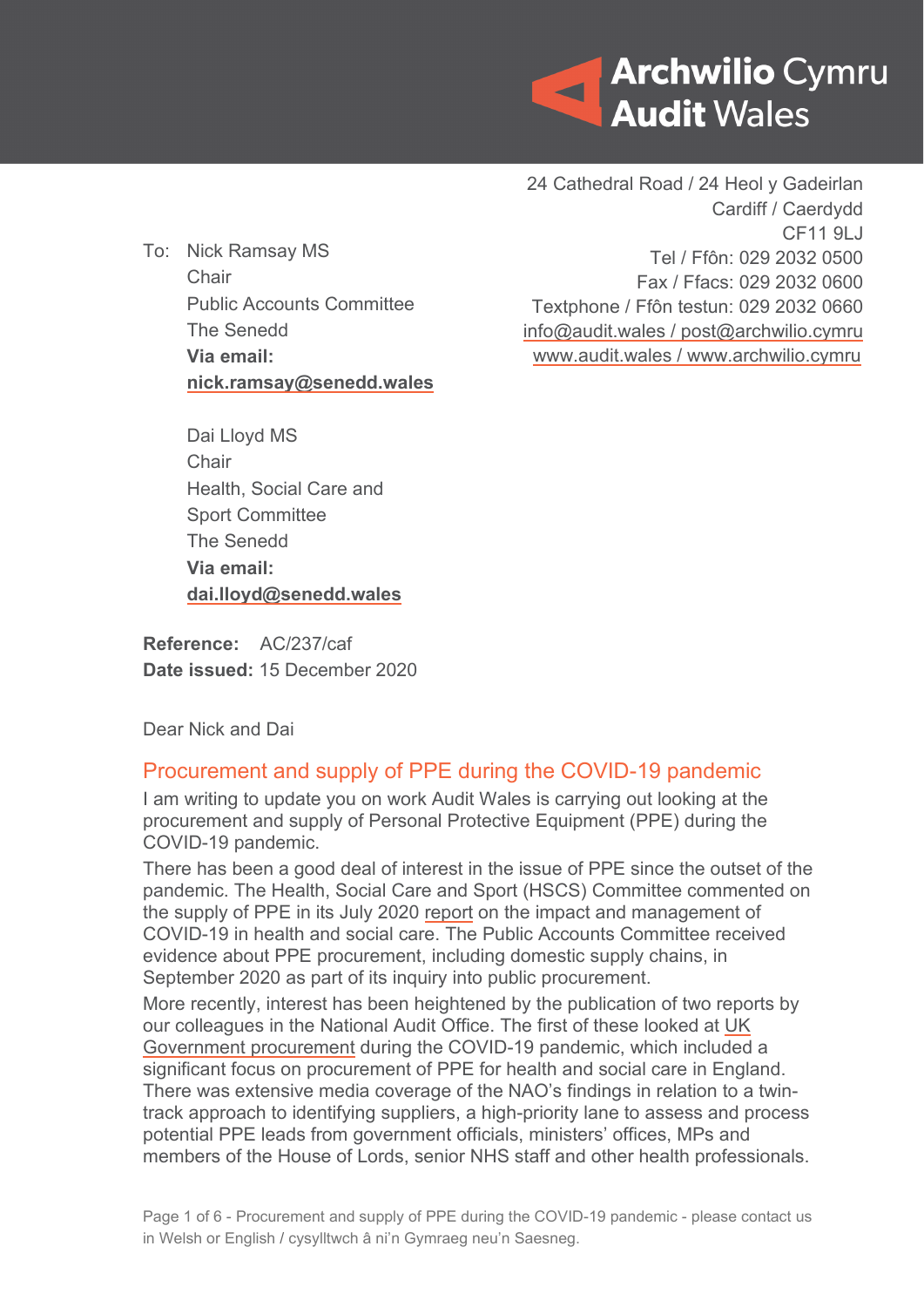The second report looked more broadly at the [supply of PPE](https://www.nao.org.uk/report/supplying-the-nhs-and-adult-social-care-sector-with-personal-protective-equipment-ppe/) in England, with extensive coverage of the large increase in the cost of PPE during the pandemic.

## **About our work**

I thought it may be helpful to explain more about our work, which covers the same areas as the NAO: procurement and supply of PPE. We intend to build on the work of the HSCS Committee and to probe in more depth in some specific areas, notably procurement. We expect our work to have a forward-looking focus but based on a robust understanding of the lessons from the early phases of the pandemic.

Our scope takes in the procurement and supply of PPE for all public services. However, in practice, the primary focus will be the NHS and social care. Also, while recognising that there has been local procurement of PPE, this will not be a significant focus of our work. We will focus primarily on the national procurement, led by the Welsh Government and NHS Wales Shared Services Partnership (Shared Services).

We are currently in the fieldwork phase of the study. We have already interviewed several Welsh Government and Shared Services staff. We still have more interviews to carry out over the coming weeks. We have also gathered detailed documentary evidence.

In seeking evidence, we have also written to organisations that supplied evidence related to PPE as part of the HSCS Committee inquiry earlier this year. We have specifically asked for any new evidence or issues that they may wish to share with us.

Our fieldwork so far has focussed on the procurement of PPE. We still have a significant amount of work to do to complete our emerging picture on both procurement and supply. Our intention is to complete our fieldwork and issue our full findings in the spring.

# **Facts, figures and some emerging findings**

In advance of our full report, I thought it would be helpful to share some facts and figures as well as some early emerging findings. I would emphasise that these are early findings and not set in stone. Nonetheless, given the high level of public interest and importance of these issues, I consider that there is merit in setting out the facts around some aspects of what we have found to inform any ongoing scrutiny.

At the start of the pandemic, the Welsh Government had a 'pandemic stockpile' of PPE, developed as part of UK wide arrangements, which it intended to distribute to health and social care bodies. The Welsh Government told us this equipment was crucial during the first wave. However, the stockpile was prepared for an influenza pandemic. Updated guidance on protecting NHS staff from coronavirus required some additional PPE, which was either not in the stockpile at all, or was not held in sufficient quantities to meet the extra demands posed by the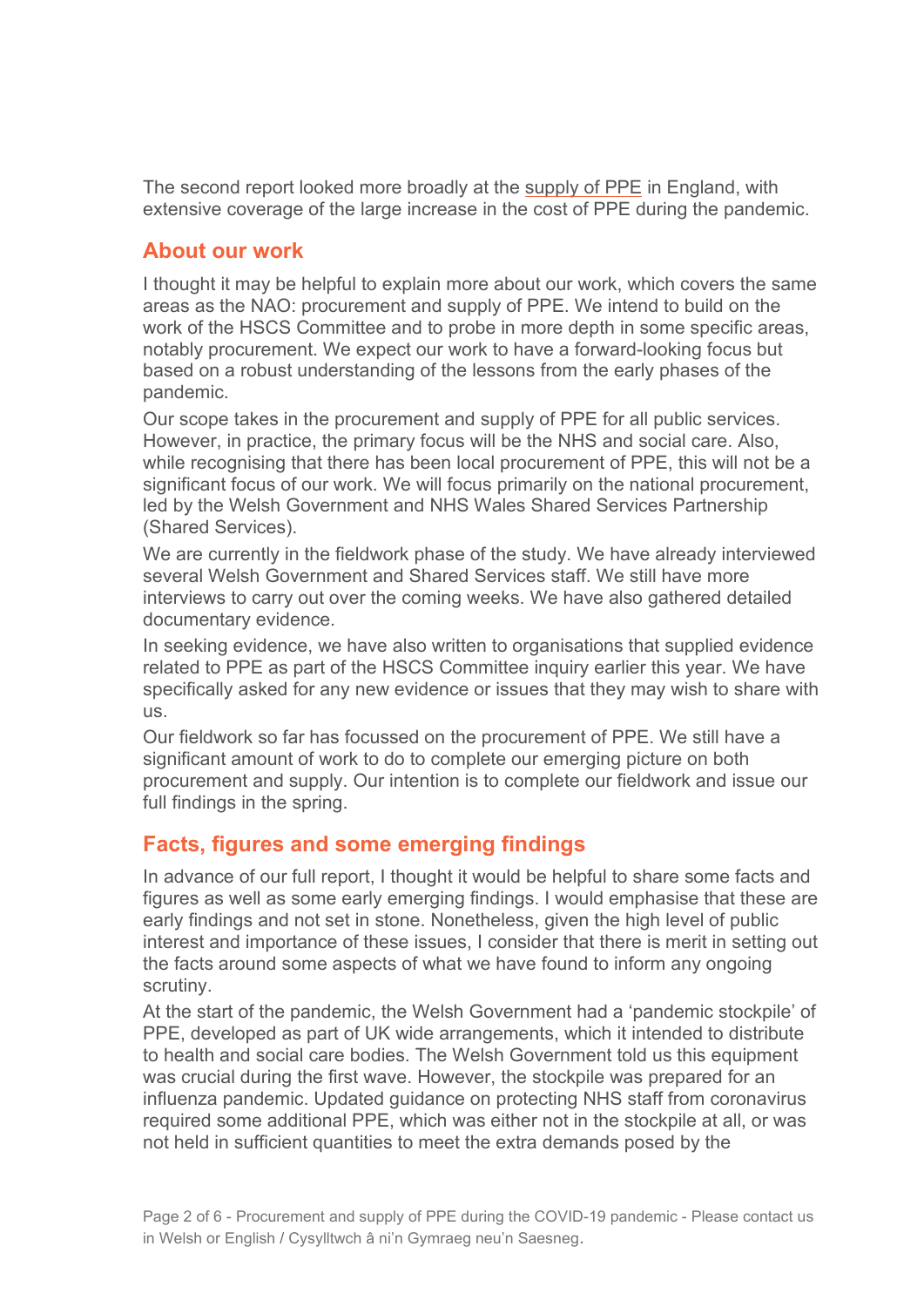coronavirus. The Welsh Government, like other governments around the world, therefore needed to very quickly procure items such as fluid resistant gowns and respirators. Further, we understand that that some expected deliveries from existing suppliers did not materialise, exacerbating the pressure to quickly acquire more PPE.

The Welsh Government told us that it originally anticipated that there would be a UK-wide approach to PPE procurement. However, it agreed with the UK Government that, given the challenges, the Welsh Government would instead get funding via the Barnett formula and take on responsibility for procuring its own PPE. The Welsh Government told us it had continued to work with the UK Government and other devolved nations on procuring PPE, where opportunities have arisen.

The work to rapidly procure PPE for NHS Wales was led by the NHS Wales Shared Services Partnership and Welsh Government officials. Shared Services has taken on responsibility for providing PPE to services beyond the NHS, notably to social care and independent contractors in primary care.

#### **Spend and distribution of PPE**

As set out in our recent [NHS Wales Finances Data Tool,](https://audit.wales/publication/nhs-wales-finances-data-tool-1) at the end of September 2020 the NHS had spent £130 million on PPE for Wales. This includes £17 million in local procurement by health boards and trusts on top of £113 million spent by Shared Services on PPE. The Shared Services total includes £37 million for supply of PPE to social care and primary care services, such as GPs, pharmacists and opticians.

Shared Services expects to spend £239 million on PPE for Wales by the end of March 2021, with social care and primary care accounting for 43% (£104 million) of this expenditure.

In addition to the spend on PPE for Wales, as of the end of September, the Welsh Government had spent £37 million on PPE on behalf of other parts of the UK. It expects to recoup this expenditure. We have not yet examined the financial arrangements in place with the other nations.

The NAO's report on the supply of PPE highlights the significant increases in the cost of PPE at the outset of the pandemic. Shared Services told us that for many items it was a 'seller's market' with governments globally competing for scarce supply. We will be looking in more depth at the relative costs of items before the pandemic and during the pandemic. Where appropriate to do so, we will try to make comparisons with the prices paid by other parts of the UK.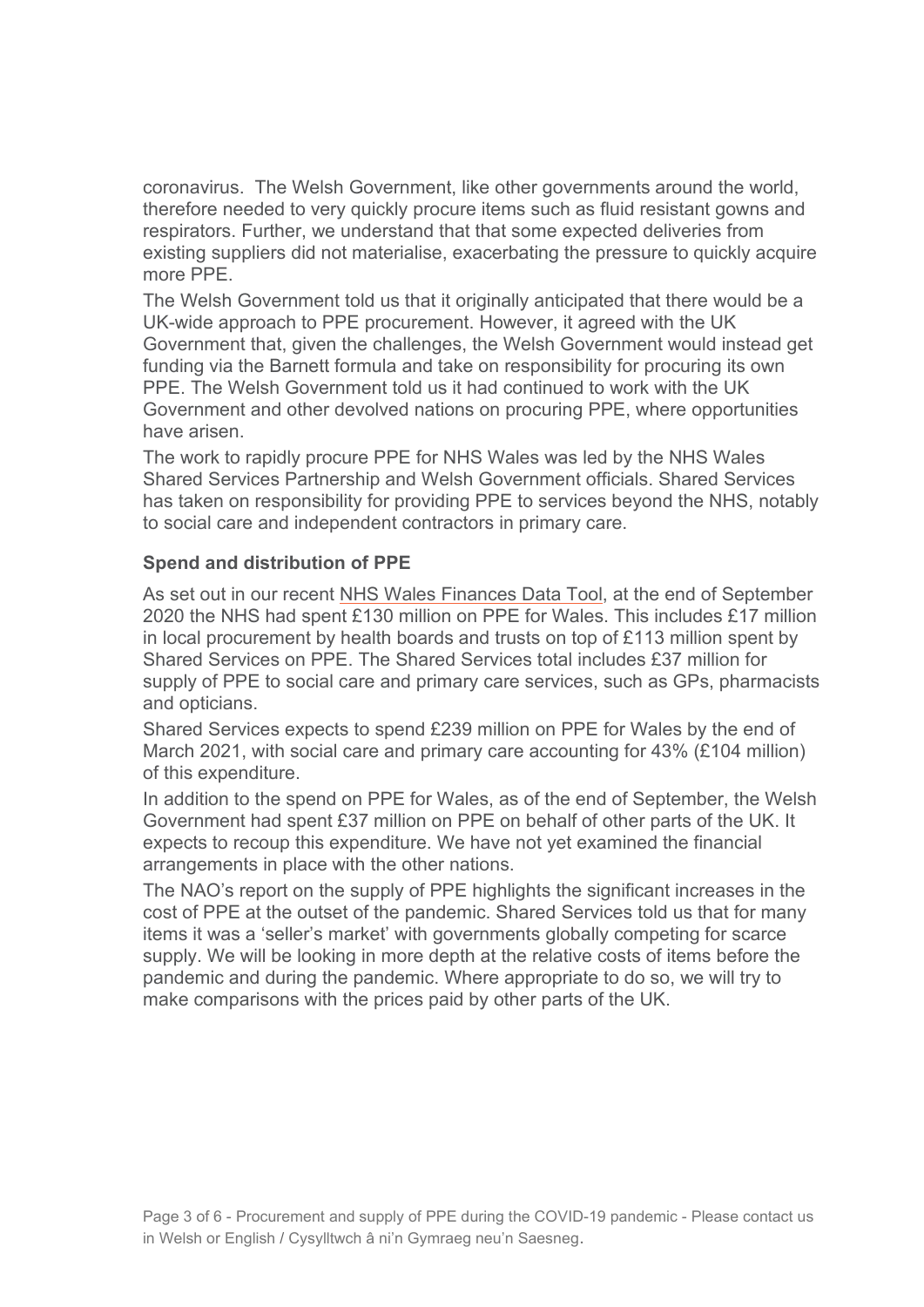As at 29 November 2020, Shared Services has distributed just under 480 million items of PPE since 9 March  $2020<sup>1</sup>$  $2020<sup>1</sup>$  $2020<sup>1</sup>$  with around 240 million of these being issued to the social care sector. The 480 million items include 90.5 million aprons, 120 million masks<sup>[2](#page-3-1)</sup>, 4 million face visors, 255 million gloves and 2 million gowns<sup>[3](#page-3-2)</sup>. The Welsh Government and Shared Services intended to build up a 24-week buffer stock of PPE by the end of November 2020. Shared Services told us that at the end of November the PPE buffer stock was largely in place. They were awaiting delivery of FFP3 Respirators made by a particular brand, which have been particularly difficult to source globally, and the receipt of orders that had been placed for gloves. We have visited the warehouse, where a proportion of the buffer stock is held. This visit reinforced to us the scale of the logistical operation. But we have not yet reviewed the modelling used to assess whether the buffer stock is sufficient for 24 weeks and we will do so as part of our fieldwork in the coming weeks.

### **Contracting approach**

Under the [Public Contract Regulations 2015](https://www.legislation.gov.uk/uksi/2015/102/contents/made) and related guidance<sup>[4](#page-3-3)</sup> public bodies can enter contracts without competition or advertising so long as there are genuine reasons for extreme urgency. The Welsh Government, via Shared Services, has used these emergency exemptions for its procurement of PPE. Some details of contracts have been placed retrospectively on the Sell2Wales website. As part of our work we will be confirming that the correct contract notification procedures are being followed.

Shared Services has agreed contracts with around 100 different providers. However, many of these are for relatively low values. Around three-quarters of the suppliers have contracts valued at less than £1 million and around half are less than £150,000. Some 94% of the expenditure to the end of September 2020, including the expenditure on behalf of other parts of the UK, was with five suppliers.

While most of the PPE contracts are direct with suppliers, some of the larger contracts involve agents acting as intermediaries with overseas manufacturers. As

<span id="page-3-0"></span> $1$  Data source – [Stats Wales:](https://gov.wales/personal-protective-equipment-items-issued) Weekly number of PPE items issued by date. The reporting of PPE items issued is based on individual units, except for: gloves where a unit is reported based on the unit size of a pack and hand sanitiser where the unit is a bottle regardless of size.

<span id="page-3-1"></span><sup>&</sup>lt;sup>2</sup> This figure includes: Type I and Type II mask, Type IIR masks, FFP2 masks, FFP3 masks.

<span id="page-3-2"></span> $3$  This figure includes: Gowns (fluid resistant) and Gowns (other).

<span id="page-3-3"></span><sup>4</sup> Regulation 32 and Procurement Policy Note 01/20: Responding to COVID-19 – March 2020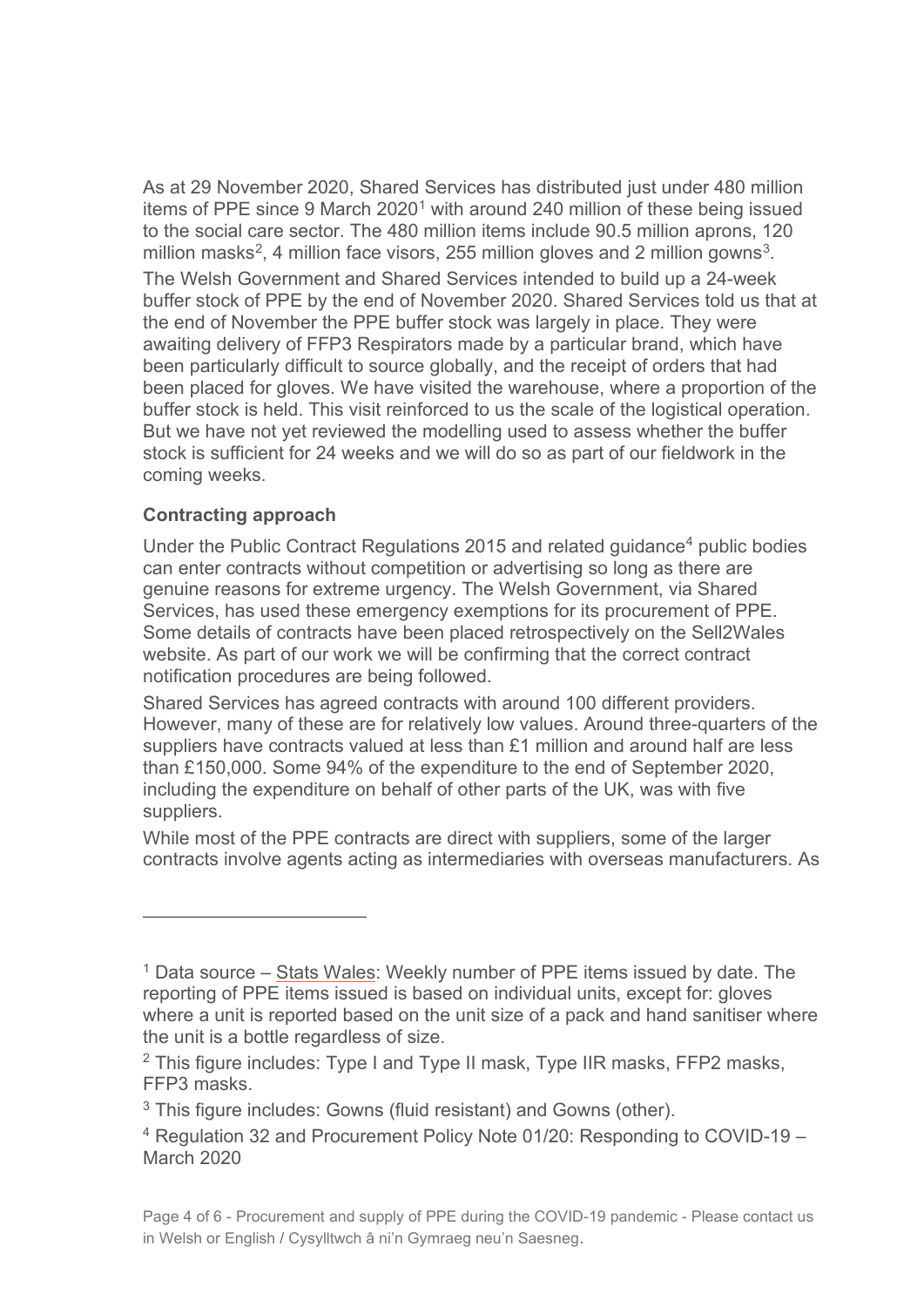part of our fieldwork we are exploring further the use of agents and associated costs.

Although the bulk of PPE came from international suppliers, the Welsh Government and NHS worked with Welsh manufacturers to develop local supply chains. Welsh Government officials told us that this involved collaborative working within the Welsh Government, NHS and Industry Wales through the critical equipment requirements engineering team (CERET). We intend to explore this aspect of the procurement in more detail in the coming weeks.

#### **Checks and approval arrangements**

Shared Services and the Welsh Government told us that they have never had an equivalent to the twin-track 'high priority lane' approach to identifying potential suppliers described by the NAO in its report on COVID-19 procurement in England. In Wales, the Life Sciences Hub played a key role as a first point of contact for potential suppliers and manufacturers which, where appropriate, were referred to Shared Services. Shared Services told us that they also identified new suppliers through their existing networks, through suppliers getting in touch themselves and through other referrals. While there were referrals from politicians, Shared Services told us that these were subject to the same process, scrutiny and prioritisation as any other contacts. We are carrying out work to more fully understand how suppliers were identified and how referrals were managed.

The Welsh Government and Shared Services put in place revised governance arrangements around the letting of PPE contracts. All orders over £1 million in value already required the prior approval of the Welsh Government. In addition, a system of due diligence checks, scrutiny arrangements and a hierarchy of approvals were introduced involving the board of Velindre NHS Trust, which hosts Shared Services, and depending on the value and nature of the contract. Shared Services set up a new Finance Governance Group to support rapid decision making. This Group comprised senior managers from the NHS including specialists in areas like audit, fraud prevention, procurement, accountancy, and law.

The Welsh Government and Shared Services told us that the nature of the market during the pandemic meant that in some cases suppliers required an advance payment. To manage the risks, in a small number of instances, Shared Services made these payments though an independent escrow account. Shared Services and Welsh Government told us that this approach meant that the suppliers could see that the funding was in place but could not draw down the money until Shared Services had received the goods and checked that they met the required quality standards. All advance payments had to be approved by the Finance and Governance Group, with the Group referring advance payments more than 25% of a contract's value to Welsh Government for prior approval. We will be exploring in more detail how this system worked in practice as well as the work to check quality, which involved the Surgical Materials Testing Laboratory (SMTL) based in Bridgend.